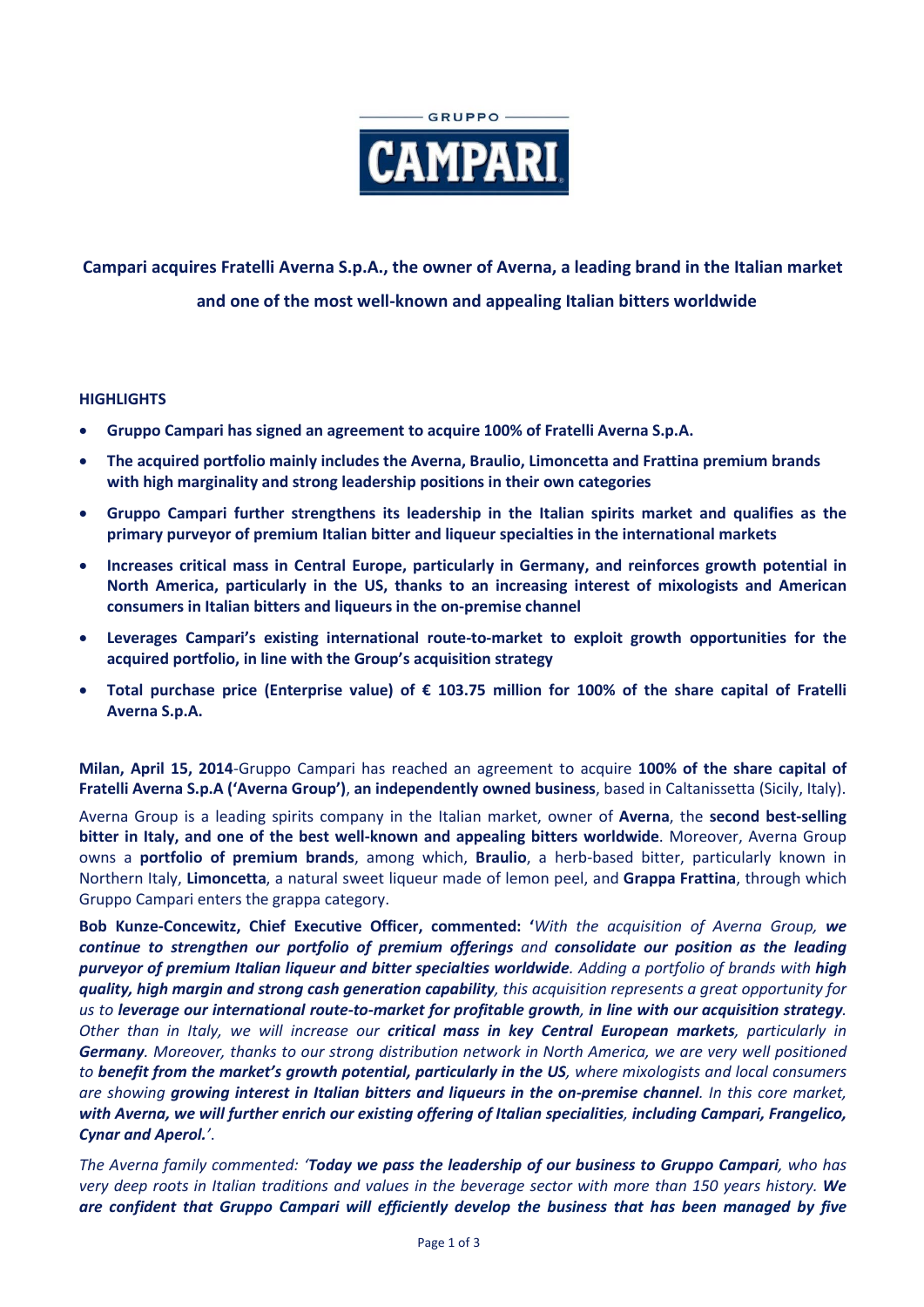*generations of our family, who first of all associated its name with the iconic bitter product, and developed other high quality products as well. Campari will surely further strengthen the leadership position of the business in Italy and, moreover, will reinforce the international expansion in an increasingly competitive and challenging environment, continuously emphasizing the value of 'Made in Italy' in the more than 180 countries where it is present.*'.

Founded more than 150 years ago by the Averna family, the acquired business has been **continuously managed by the founding family for five generations**. Averna, a **liqueur with full, easy and versatile taste** from the perspective of consumption occasions and drinking modes, is **produced according to a very traditional and unchanged recipe since 1868 based on herbs**. Over the years, Averna has **continued its success in the Italian market**, becoming the **second best-selling bitter with a market share of 15%**. In the last decade, while further strengthening its position in the domestic market, Averna also started its internationalization process by **growing its brands in key markets**, in particular, **Central Europe** and **North America**.

Other than Averna, Gruppo Campari also acquired **Braulio**, a bitter product based on an ancient recipe with alpine herbs, **particularly popular in the North Italy** and with **high growth potential in international markets**. Moreover, amongst the other brands, the acquired portfolio includes **Limonecetta di Sorrento**, a sweet and natural liqueur obtained from the peel of P.G.I. (Protected Geographic Indications) Lemon of Sorrento, a **core brand in the Limoncello category**, and **Grappa Frattina,** a leading brand in its category and suitable for both sipping and mixability in terms of consumption. Thanks to Grappa Frattina, Gruppo Campari enters the grappa category.

In the **fiscal year ended 31 December 2013, Averna Group achieved total net sales of € 61.8 million**, **up by +3.1%** compared with the previous year. **Approximately 40% of the 2013 net sales is generated by Averna and 11% by Braulio and Limoncetta**. The rest is generated by a portfolio of spirit brands, of which the most important is Grappa Frattina. In terms of sales distribution by geography, **Italy represents roughly 65% of the total sales** of the acquired business, while **35% is achieved in international markets, mainly Germany and Austria**.

The **total enterprise value for 100% of the share capital of Averna Group is € 103.75 million. This corresponds to a pro-forma EBITDA multiple of 9.2 in fiscal year ended 31 December 2013. The enterprise value is composed of an equity value of Euro € 98.0 and a net financial debt of Euro € 5.75 million as of 31 December 2013.**

The closing date of the transaction is expected to be June 3, 2014 and the consideration will be paid in cash.

On this transaction Studio Legale Pedersoli e Associati acted as legal advisor to Campari. Vitale & Associati acted as financial advisor and Rödl & Partner acted as legal advisor to Averna Group.

## *ANALYST CONFERENCE CALL*

At **1.00 pm (CET) today, Tuesday, April 15, 2014**, Campari's management will hold a conference call to present the acquisition. To participate, please dial one of the following numbers:

- **from Italy: 02 8058 811**
- **from abroad: +44 1212 818003**

The presentation slides can be downloaded before the conference call from the investor page of Gruppo Campari's website, a[t http://www.camparigroup.com/en/investors](http://www.camparigroup.com/en/investors)

A recording of the conference call will be available from today, April 15 until Tuesday, April 22, 2014. To listen to it, please call the following numbers:

- **from Italy 02 72495**
- **from abroad +44 1212 818005**

(Access code: **707#**).